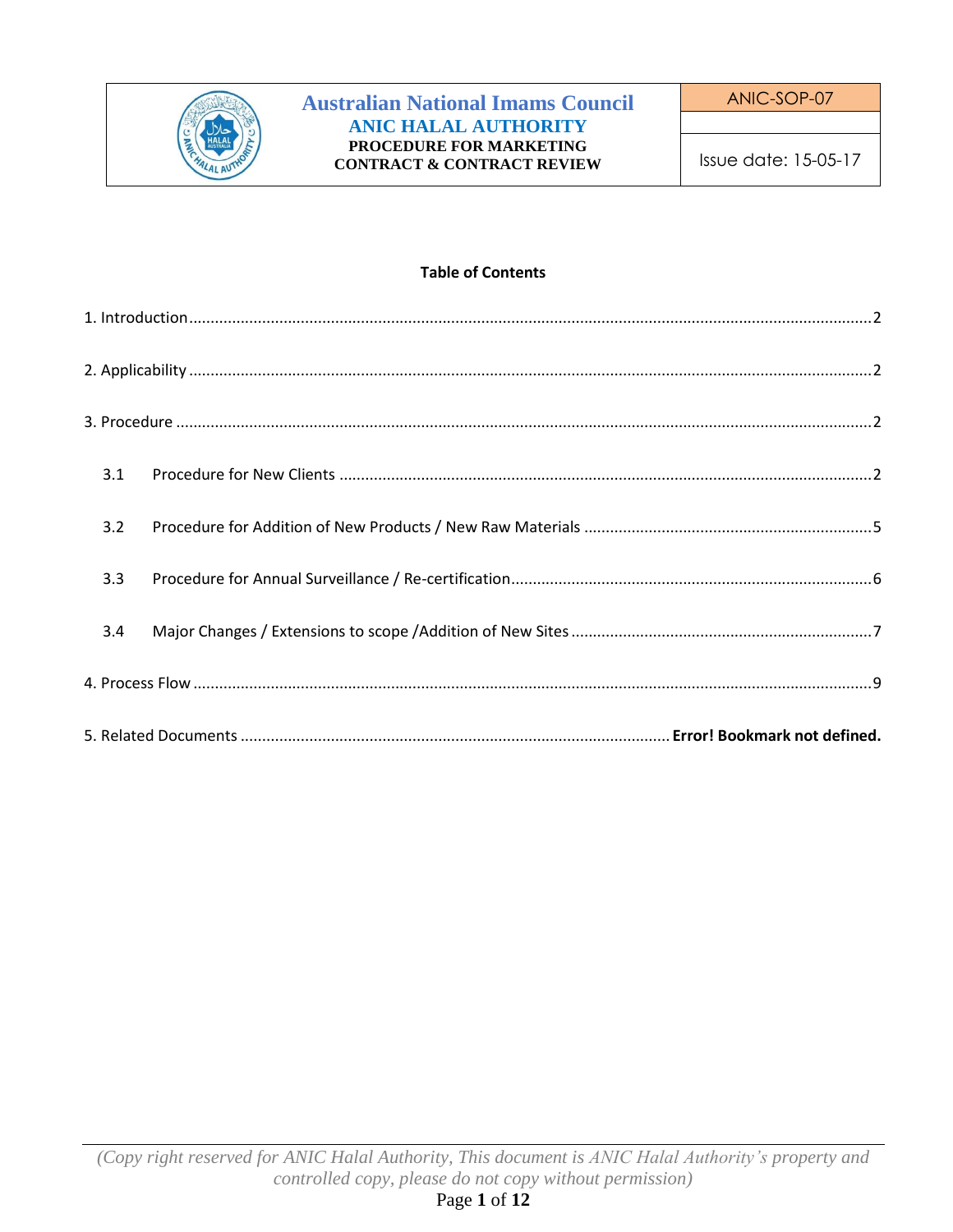

ANIC-SOP-07

### <span id="page-1-0"></span>**1. Introduction**

This procedure describes the methods for Marketing, Contract & Contract including Renewal of the contract related to the "UAE.S 2055-2".

### <span id="page-1-1"></span>**2. Applicability**

This procedure is applicable to the activities related to all kind of dealing with clients regarding their contract with ANIC Halal Authority.

### <span id="page-1-3"></span><span id="page-1-2"></span>**3. Procedure**

## **3.1 Procedure for New Clients**

- 3.1.1 On receipt of inquiry either through Emails, Fax or Telephone Call, Manager Operations facilitate all applicants who collects & reviews basic contact details.
- 3.1.2 If that potential client founds to be interested in getting Halal Certification, an application form is forwarded to that client for gathering basic information related to client's business. Client also suggested to download application form from ANIC HALAL AUTHORITY Website through a link as mentioned: www.anichalal.org.au
- 3.1.3 If further clarification is required, client is immediately requested to set a meeting with ANIC HALAL AUTHORITY Officials.
- 3.1.4 For the review and evaluation of contract & application form, Manager Operations is responsible.
- 3.1.5 ANIC HALAL AUTHORITY International Halal Certification (Pvt.) Ltd. must ensure the gathering of following information from an authorized representative of the client.
	- a. The desired scope of the Halal certification;
	- b. The general features of the applicant, including its name and the address(es) of its physical location(s), significant aspects of its process and operations, and any relevant legal obligations;
	- c. General information, relevant for the field of certification applied for, concerning the applicant, such as its activities, human and technical resources, functions, and relationship in a larger corporation, if any;
	- d. Information concerning all outsourced processes used by the organization that will affect conformity to requirements;
	- e. The standards or other requirements for which the applicant is seeking certification;

#### **Review of Application & Contract:**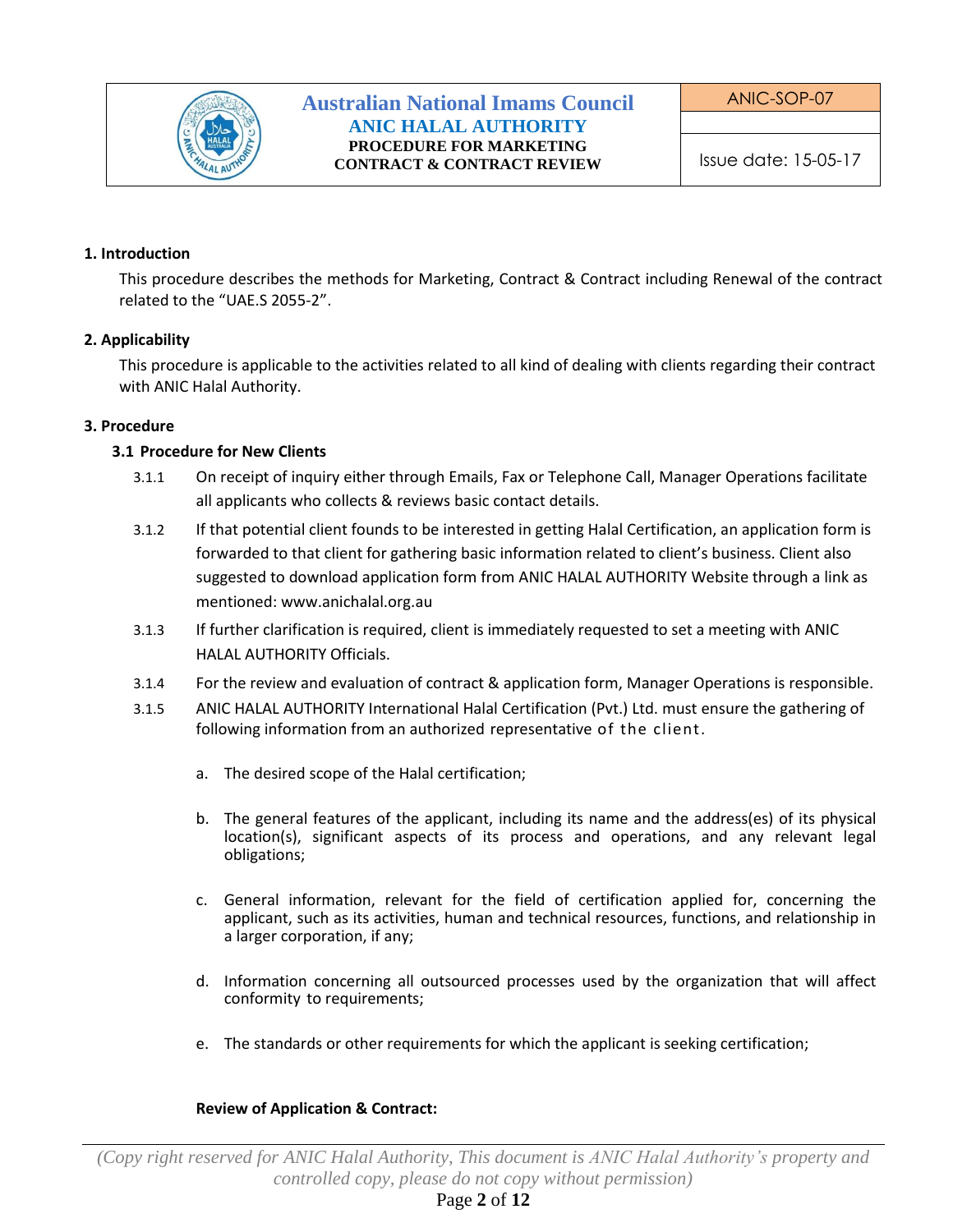

- 3.1.6 For the review and evaluation of contract & application form, Manager Operations is responsible and must ensure the following:
	- a. The information about the applicant and its management system is sufficient for the conduct of the audit;
	- b. The requirements for Halal certification are clearly defined and documented, and have been provided to the applicant;
	- c. Any known difference in understanding between the ANIC HALAL AUTHORITY and the applicant is resolved;
	- d. The ANIC HALAL AUTHORITY has the competence and ability to perform the Halal certification activity;
	- e. The scope of certification sought, the location(s) of the applicant organization's operations, time required to complete audits and any other points influencing the certification activity are taken into account (language, safety conditions, threats to impartiality, etc.);
	- f. Records of the justification for the decision to undertake the audit are maintained.
- 3.1.7 If Basic Halal requirements are missing like company found involved in Haram / Najis ingredients will be automatically regret by the Head of committee.
- 3.1.8 If the potential client found to be a Producer/Distributor/Supplier of Wine and Producer/Distributor/Supplier of Pork then Manager Operations regret that client and refuse his request of getting Halal certification. When the ANIC HALAL AUTHORITY declines an application for certification as a result of the review of application, the reasons for declining an application is documented and made clear to the client.
- 3.1.9 After complete evaluation of application form, Manager Operations and Islamic Affairs / Shari'ah committee Heads get their approvals on that application form and a Halal Certification agreement is sent to client containing Costing/Fees, Guide to Halal certification brochure and Benefits of certifying with ANIC HALAL AUTHORITY Manager Operations also assign an ID/code to that client and updated the Client Log.
- 3.1.10 Signed Halal Certification agreement received by the potential client which contains the details of cost of whole certification, which must be paid by the client in order to proceed further.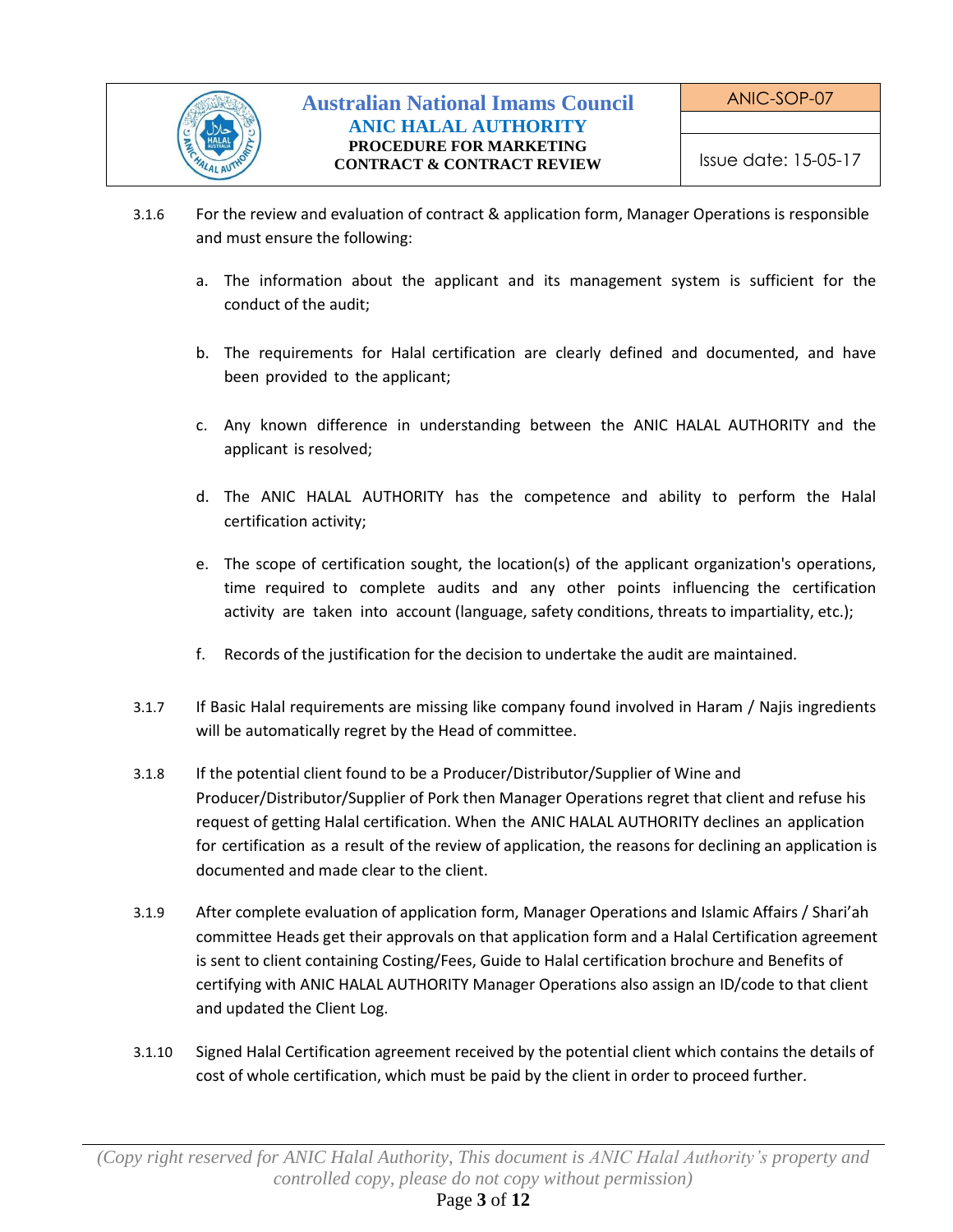

- 3.1.11 If client didn't agree to that cost then Manager Operations provide some concession. If client still didn't want to proceed then Manager Operations closed that application and updated the status in the client log.
- 3.1.12 If client get agreed on that proposed cost and send the signed Halal Certification agreement, an invoice is generated containing details of certification cost by Executive accounts and send to Client. Once cheque of payment is received, Manager Operations requests the client to provide Raw material and finished product information for the evaluation. Manager Operations submits the Contract Agreement to the client and get it signed.
- 3.1.13 If the payment has not been sent by the client, the client remains un-entertained. When the client submits the payment then RM & Finished product sheets are transferred to Lead Auditor for processing and the client is requested to contact with Lead Auditors for further working.
- 3.1.14 Based on completion of above-mentioned activities and information gathering review, the ANIC HALAL AUTHORITY evaluates the competencies of its audit team with respect to certification scope and determines the competence requirements of the auditors and experts for the said.
- 3.1.15 The audit team then be appointed and composed of auditors (and technical experts, as necessary) who, between them, have the totality of the competence identified by the ANIC HALAL AUTHORITY as per competency management procedure for the certification of the applicant. The selection of the team shall be performed with reference to the designations of competence of auditors and technical experts who possess generic auditing skills and knowledge, as well as skills and knowledge appropriate for auditing in specific technical areas, and may include the use of both internal and external human resources.
- 3.1.16 The group or individual that takes the decision on granting, maintaining, renewing, extending, reducing, suspending or withdrawing certification, must understand the applicable standard and Halal certification requirements, and have demonstrated competence to evaluate the audit processes and related recommendations of the audit team.
- 3.1.17 All audit activities are performed as per plan suggested by the Lead Auditor and Final audit is performed. If an extra audit has to be performed due to failure of stage-II or any Basic Halal nonconformity, an extra amount will be charged and audit will not be performed until payment for that audit released.
- 3.1.18 After the successful audit and compliance shown and proved by the client, the Lead Auditor informs Manager Operations about the client status and submits the complete audit pack.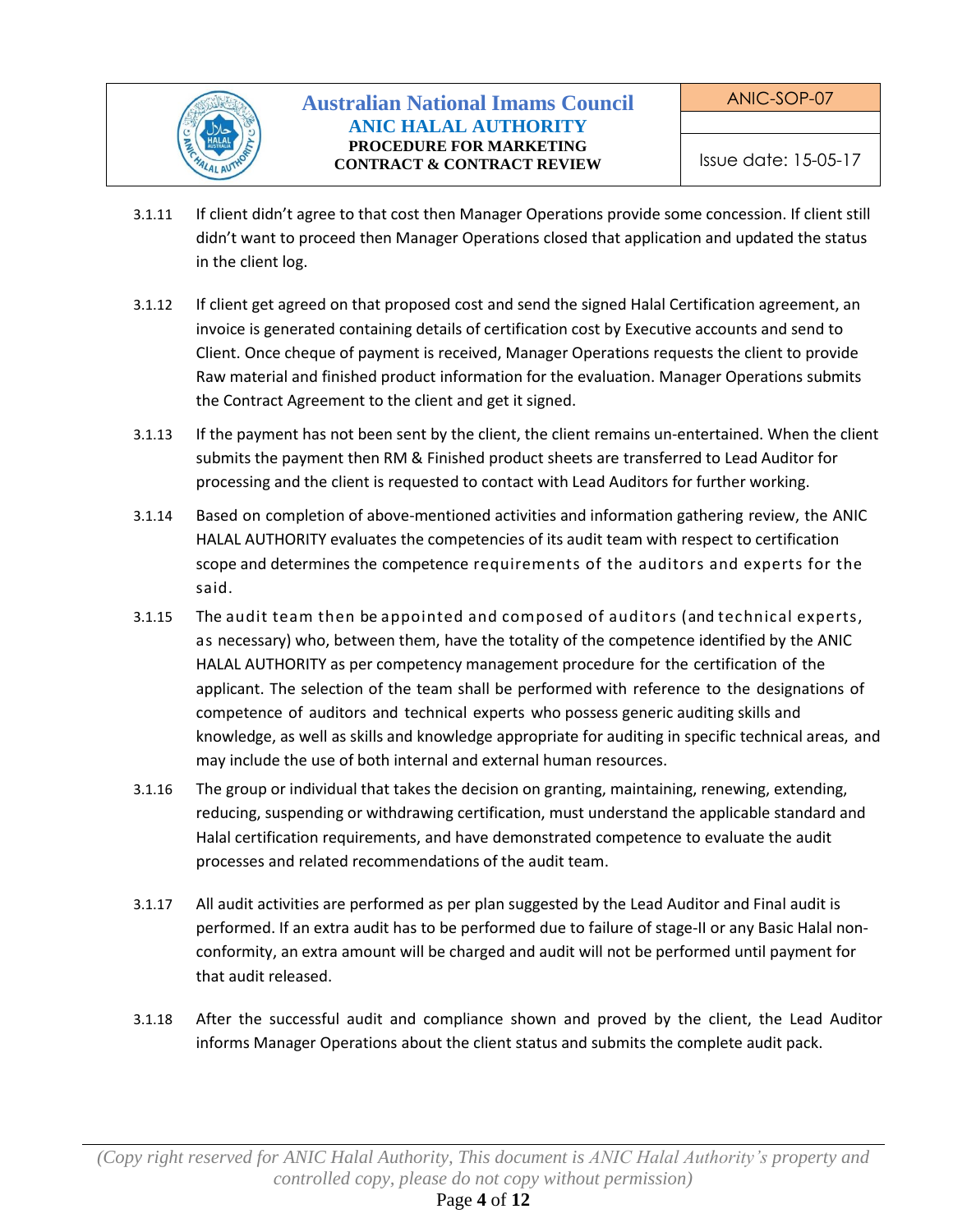

3.1.19 Once audits are performed and Corrective actions are received and accepted then Manager Operations ensures timely issuance of Recommendation letter, HALAL certificate, Halal LOGO/Registration Mark. He also updates the Client Log and takes follow up of certificate until delivered to client.

## <span id="page-4-0"></span>**3.2 Procedure for Addition of New Products / New Raw Materials**

- 3.2.1 Whenever client requests to add new products with new raw materials, client must have to submit the details of those raw materials in the form of Finished Product List and Raw Material evaluation sheet.
- 3.2.2 A Halal Certification agreement is sent to client containing Costing/Fees by Manager Operations.
- 3.2.3 Signed Halal Certification agreement received by the client which contains the details of cost of whole Raw Material evaluation, which must be paid by the client in order to proceed further.
- 3.2.4 If Client didn't agree to that cost then Manager Operations provide some concession and a revised Halal Certification agreement be send to the client.
- 3.2.5 When client sends the signed Halal Certification agreement, an invoice is generated by Executive accounts and sends to Client. Once cheque of payment is received, the desired information of Raw materials and finished products is then forwarded to Lead Auditor which further forwards it to ANIC HALAL AUTHORITY's designated Food technologist/technical expert for evaluation. In the meantime Manager Operations take follow up from Lead Auditor who further investigates if required from other sources about the evaluation of Raw Materials.
- 3.2.6 If the payment has not been sent by the client, the client remains un-entertained. When the client submits the payment then RM & Finished product sheets are transferred to Lead Auditor for processing and the client is requested to contact with Lead Auditors for further working.
- 3.2.7 Food technologist/technical expert submits his report containing information about Raw materials to Islamic Affairs / Shari'ah committee for review.
- 3.2.8 The Islamic Affairs / Shari'ah committee reviews the Raw material evaluation sheet and forwards it to Lead Auditor who then forwards it to Asst. Manager Operations. On getting approvals from both the technical expert and Islamic Affairs / Shari'ah committee, new products with new raw materials added in the desired lists by Lead Auditor.
- 3.2.9 Manager Operations take follow up for the timely delivery of a recommendation letter along with updated list of RM and finished products from Lead Auditor.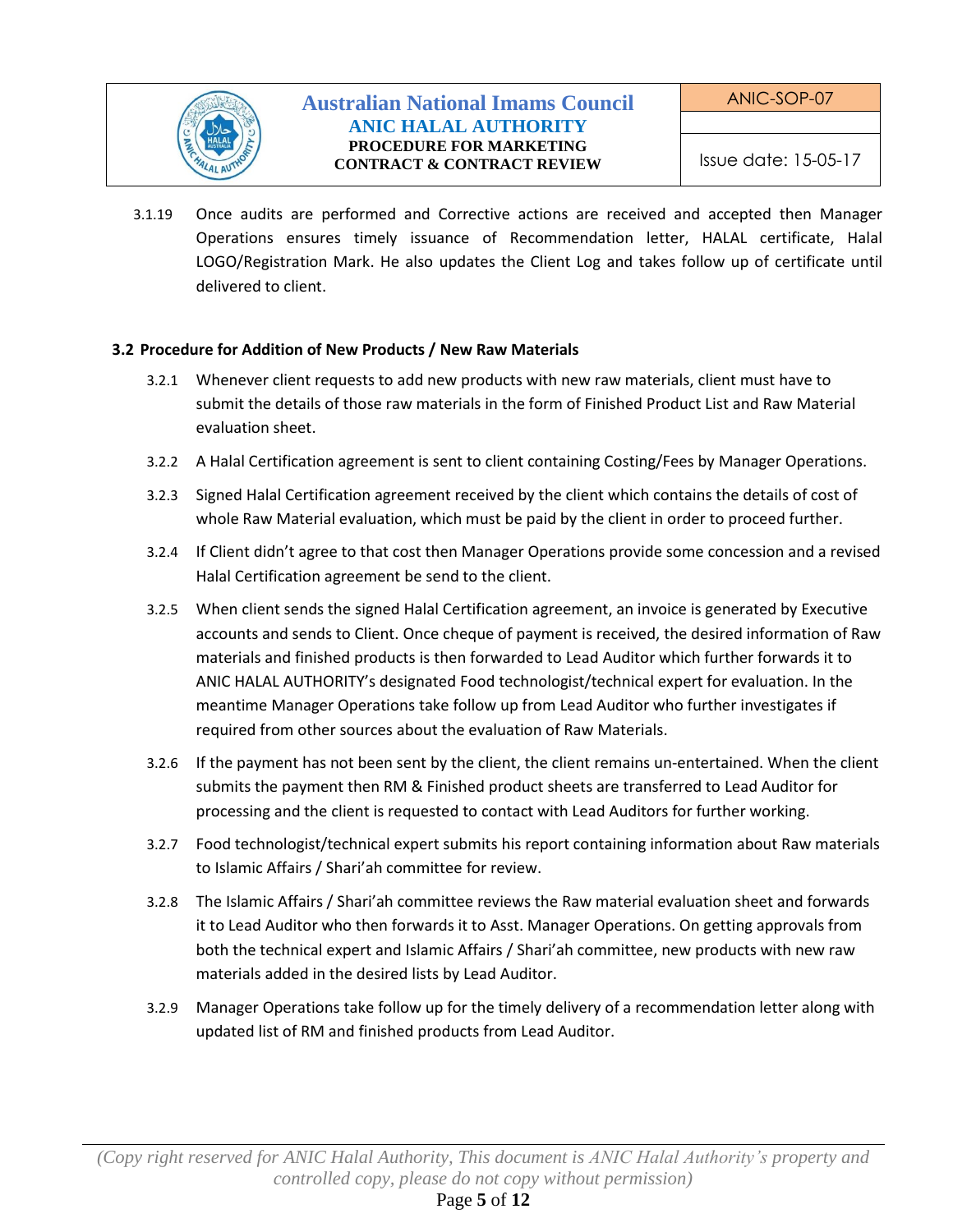

## <span id="page-5-0"></span>**3.3 Procedure for Annual Surveillance / Re-certification**

- 3.3.1 Once agreement has been made between ANIC HALAL AUTHORITY and client, an annual surveillance / renewal of certification must be done.
- 3.3.2 For that purpose, Manager Operations checks the client log sheet and forward a reminder email which is then supported by Telephone call or Fax 45 Days earlier from the date of surveillance.
- 3.3.3 Manager Operations take follow up from the client. Following three categories are created for that case.
	- a. If client is interested to continue with ANIC HALAL AUTHORITY certification with some new products with the same raw material to be added in the scope, then the client is requested to submit the updated finished product list with existing (unchanged) RM evaluation Sheet.
	- b. If client is interested to continue with ANIC HALAL AUTHORITY certification with existing products and raw materials, then the client is requested to submit the existing (unchanged) finished product list with existing (unchanged) RM evaluation Sheet.
	- c. If client is not interested to continue with ANIC HALAL AUTHORITY certification then
		- i. Client must have to return all documents provided by ANIC HALAL AUTHORITY and which are the property of ANIC HALAL AUTHORITY (E.g. LOGO of ANIC HALAL AUTHORITY, Agreement, Stamps etc.)
		- ii. Client must have to destroy all packaging material with printed ANIC HALAL AUTHORITY LOGO in the presence of ANIC HALAL AUTHORITY Officials.
- 3.3.4 For the above mentioned case (a.), same method is used as per Heading No. 3.2.
- 3.3.5 For case (b.) an invoice is generated containing details of Surveillance Fees by Executive Accounts sends it to client. If required, an email is generated for requesting the timely delivery of payment. For Re-certification, a Halal Certification agreement is also send before the invoice.
- 3.3.6 After the receiving of signed Halal Certification agreement and payment from client, Manager Operations confirms the date of audit and forwards the audit plan.
- 3.3.7 Final audit then performed according to audit plan and audit report is sent to the Lead Auditor for review. After Review, it is then forwarded to Sharia Expert for final decision.
- 3.3.8 Sharia Expert reviews all the documentation of audit and gives his recommendation on that report.
- 3.3.9 Manager Operations then make arrangements for the delivery of the HALAL certificate, recommendation letter along with raw materials and finished product list and forward it to the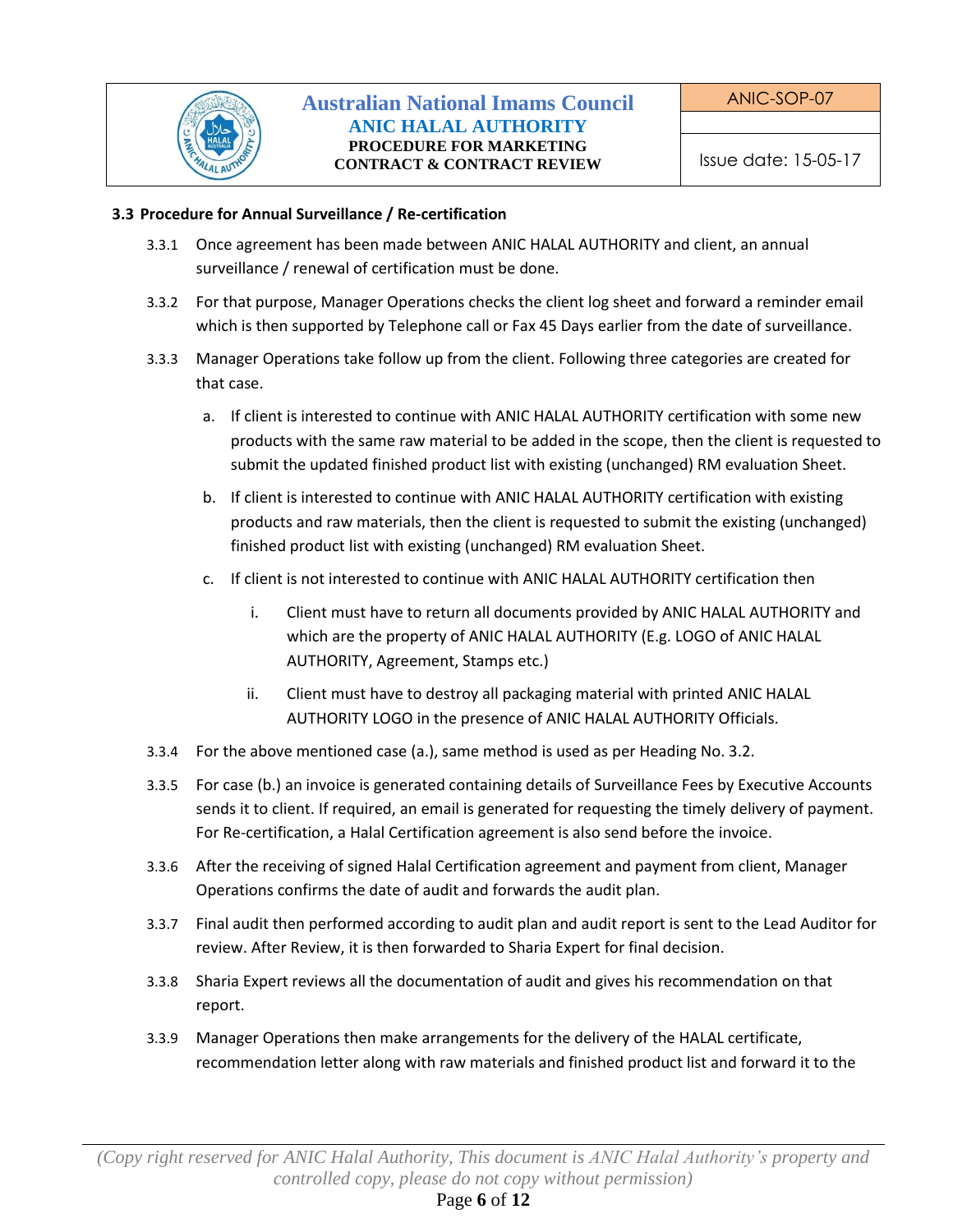

ANIC-SOP-07

client through courier. For Re-certification, contract agreement is also forwarded to client before issuance of recommendation letter.

## <span id="page-6-0"></span>**3.4 Major Changes / Extensions to scope /Addition of New Sites**

# **3.4.1 Notice of changes by ANIC HALAL AUTHORITY Pakistan**

ANIC HALAL AUTHORITY gives its certified clients due notice of any changes to its requirements for certification. ANIC HALAL AUTHORITY verifies that each certified client complies with the new requirements. Contractual arrangements with certified clients are necessary to ensure implementation of these requirements.

# **3.4.2 Notice of changes by a client**

ANIC HALAL AUTHORITY has legally enforceable arrangements to ensure that the certified client informs the ANIC HALAL AUTHORITY, without delay, of matters that may affect the capability of the management system to continue to fulfil the requirements of the standard used for certification. These include, for example, changes relating to

- a. the legal, commercial, organizational status or ownership,
- b. organization and management (e.g. key managerial, decision-making or technical staff),
- c. contact address and sites,
- d. scope of operations under the certified management system, and
- e. major changes to the management system and processes.
- 3.4.3 In case of Major changes in Premises/production facility, the client must have to inform ANIC HALAL AUTHORITY office prior to apply these changes.
- 3.4.4 Then application form is sent to client for contract review. The client is suggested to complete all fields of that form, including raw materials and finished goods. After completing the application form, client sends it back to ANIC HALAL AUTHORITY.
- 3.4.5 Once application has been received from Applicant, the application must be logged. A Halal Certification agreement containing details of post certification cost including RM evaluation if required is forwarded to client.
- 3.4.6 On receiving of signed Halal Certification agreement from client, an invoice is generated containing details of post certification cost by Executive Accounts and sends it to the Client.
- 3.4.7 If the payment has not been sent by the client, the application remains un-entertained. When the client submits a copy of deposit slip then application containing desired information of the client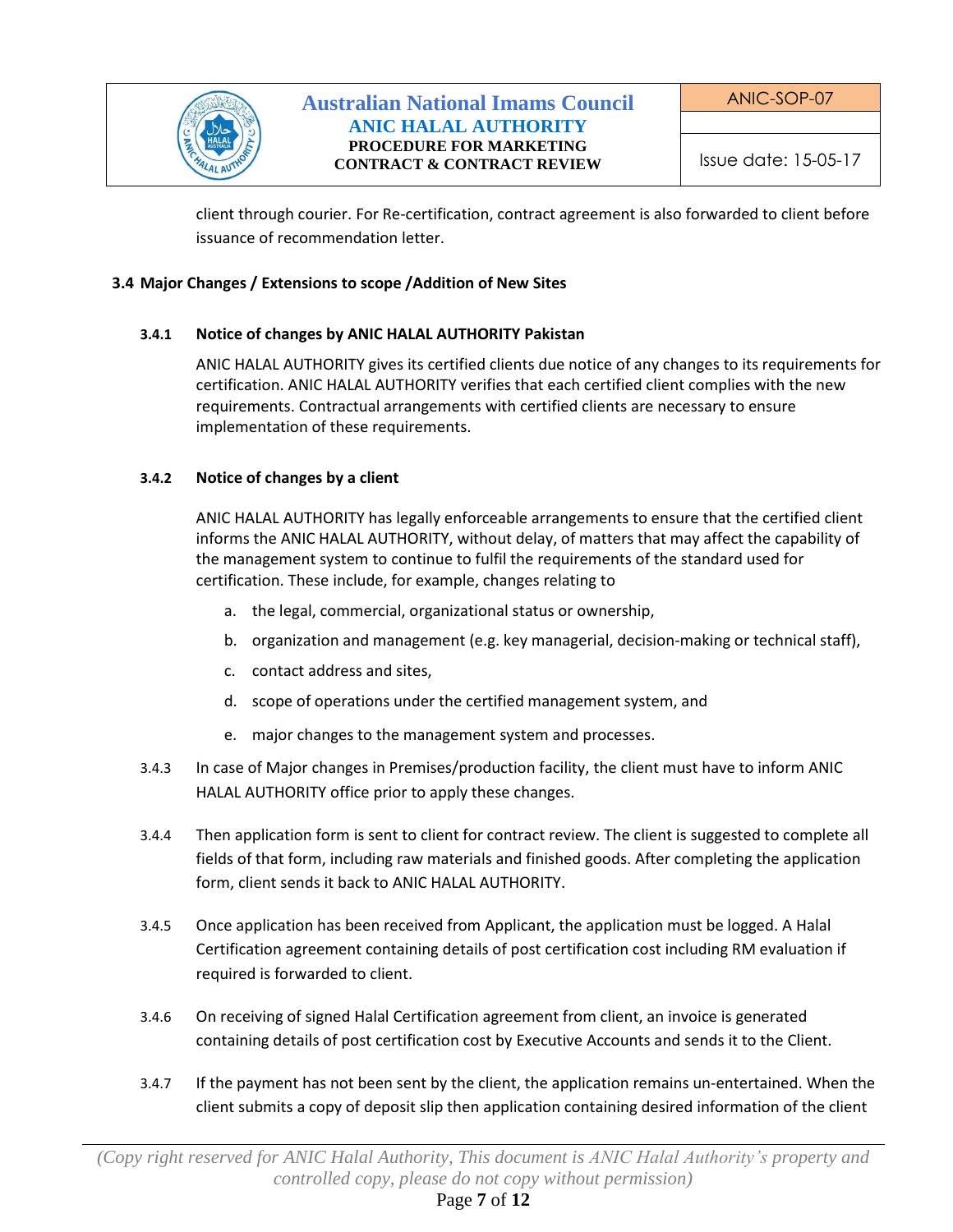

along with RM & Finished product sheets is transferred to Lead Auditor for processing and the client is requested to contact with Lead Auditor for further working.

- 3.4.8 All audit activities are performed as per plan suggested by the Lead Auditor and Final audit is performed.
- 3.4.9 If an extra audit has to be performed, an extra amount will be charged and audit will not be performed until payment for that audit released.
- 3.4.10 After the successful audit and compliance shown and proved by the client, the Lead Auditor informs Manager Operations about the client status and submits the complete audit pack. On behalf of Lead Auditor assurance Manager Operations submits the Contract Agreement to the client.
- 3.4.11 Once audits performed and NCs closed then Manager Operations inform the Lead Auditor to play his role in the effective and timely issuance of recommendation letter, HALAL certificate & LOGO/Registration Mark. He has also updated the Client Log and takes follow up of the certificate until delivered to the client.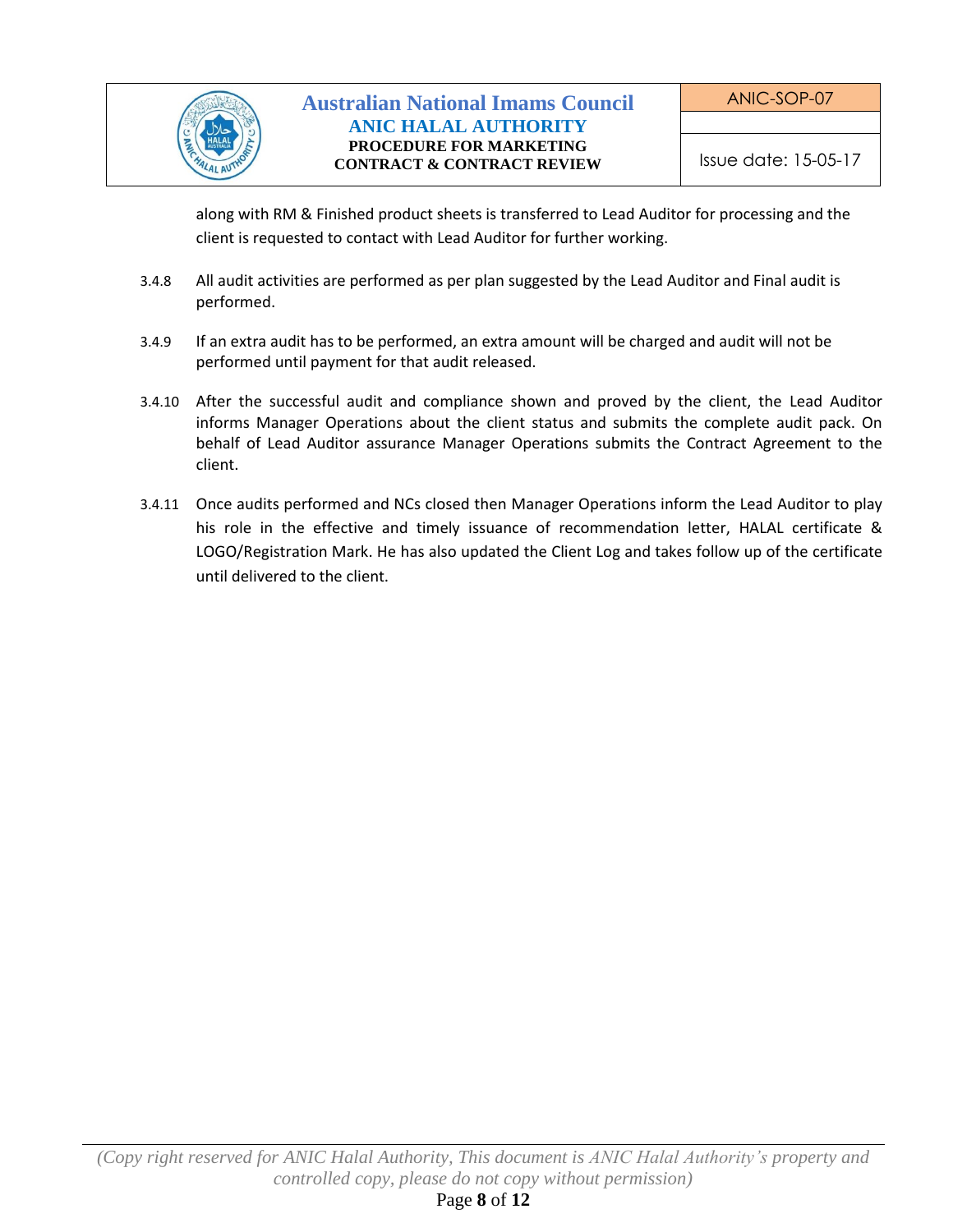

<span id="page-8-0"></span>i) *New Client Certification* **4. Process Flow**



*(Copy right reserved for ANIC Halal Authority, This document is ANIC Halal Authority's property and controlled copy, please do not copy without permission)*

Page **9** of **12**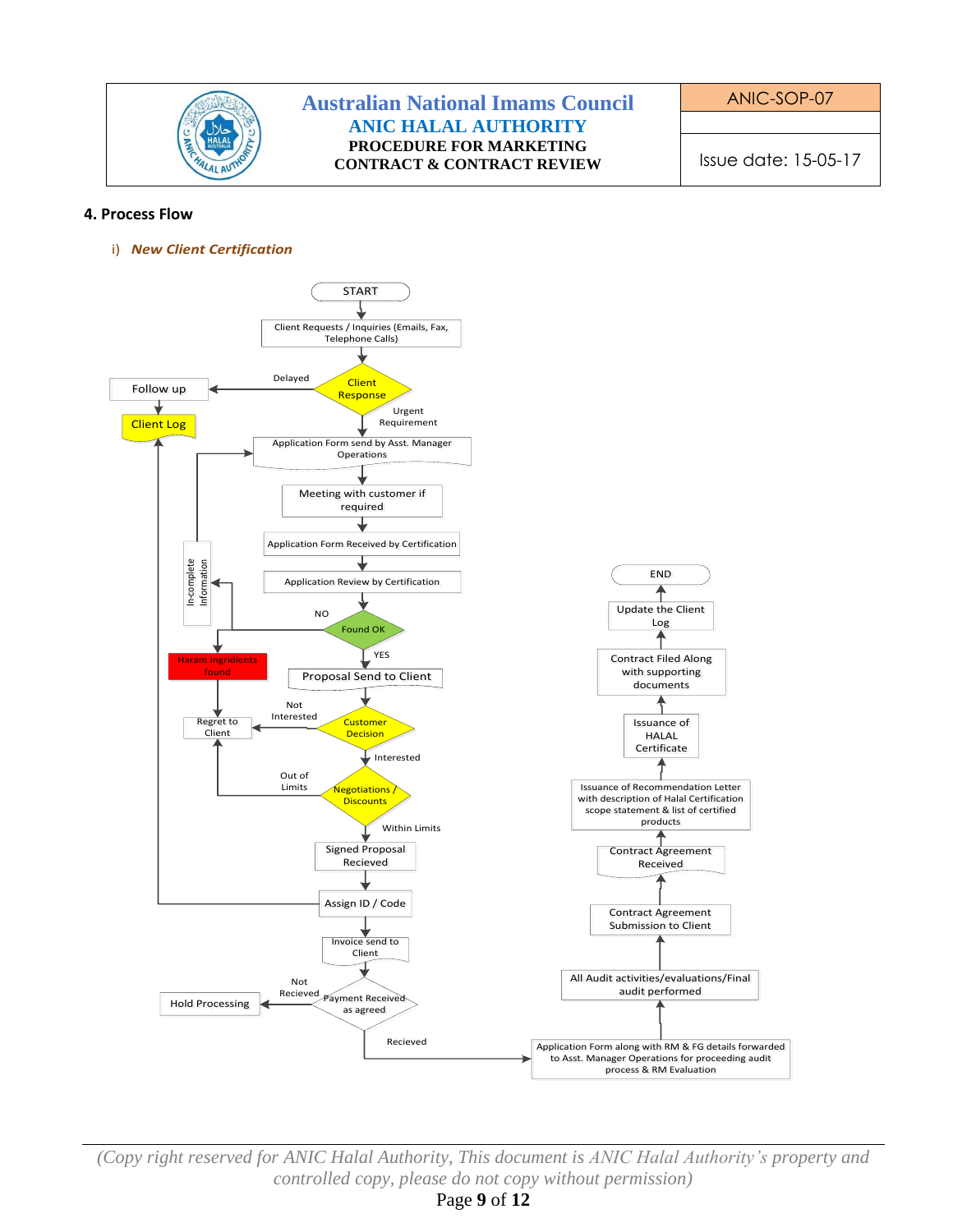

#### ii) *Addition of New Products / New Raw Material*



*(Copy right reserved for ANIC Halal Authority, This document is ANIC Halal Authority's property and controlled copy, please do not copy without permission)*

Page **10** of **12**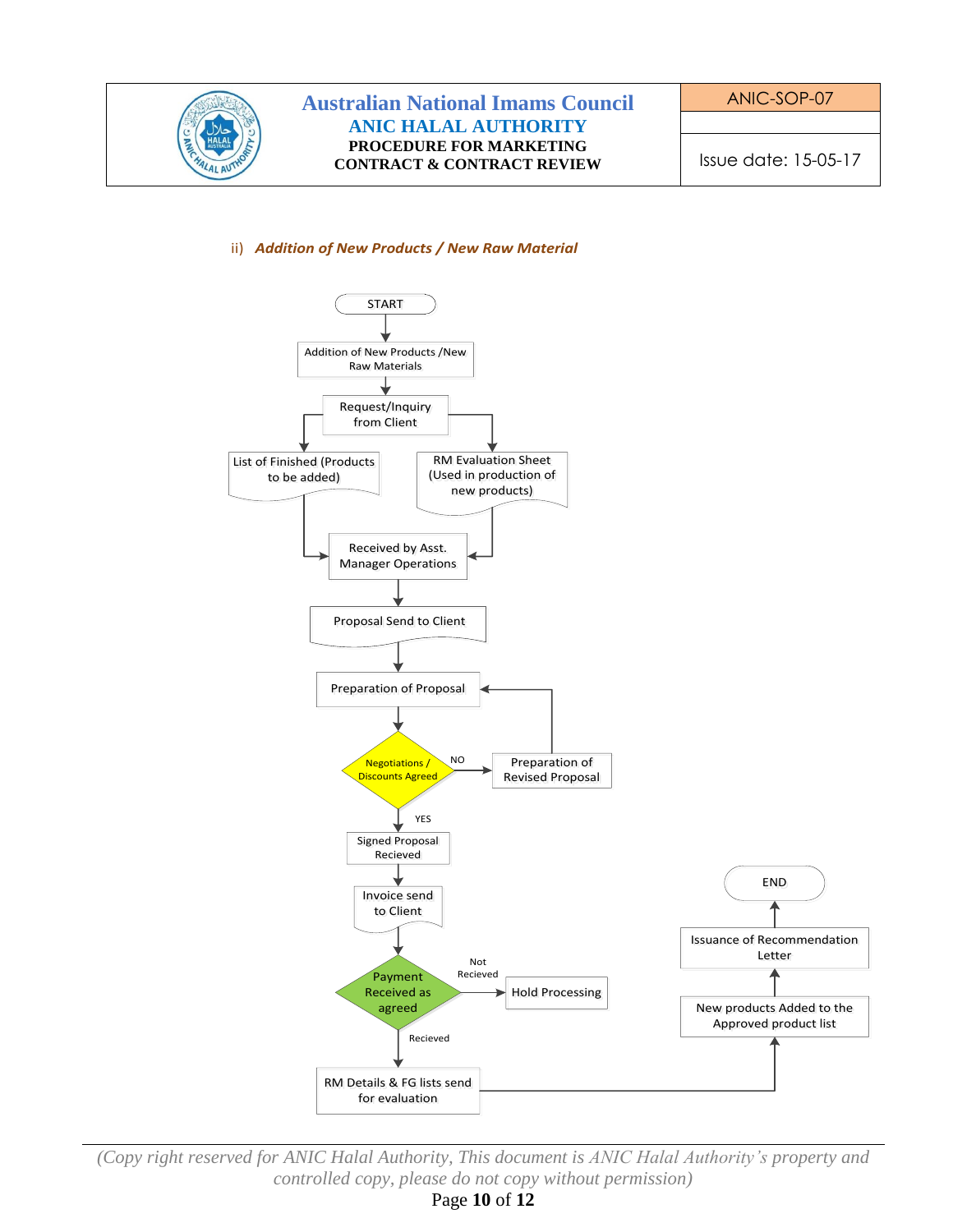

#### iii) Annual Surveillance / Re-certification



(Copy right reserved for ANIC Halal Authority, This document is ANIC Halal Authority's property and controlled copy, please do not copy without permission)